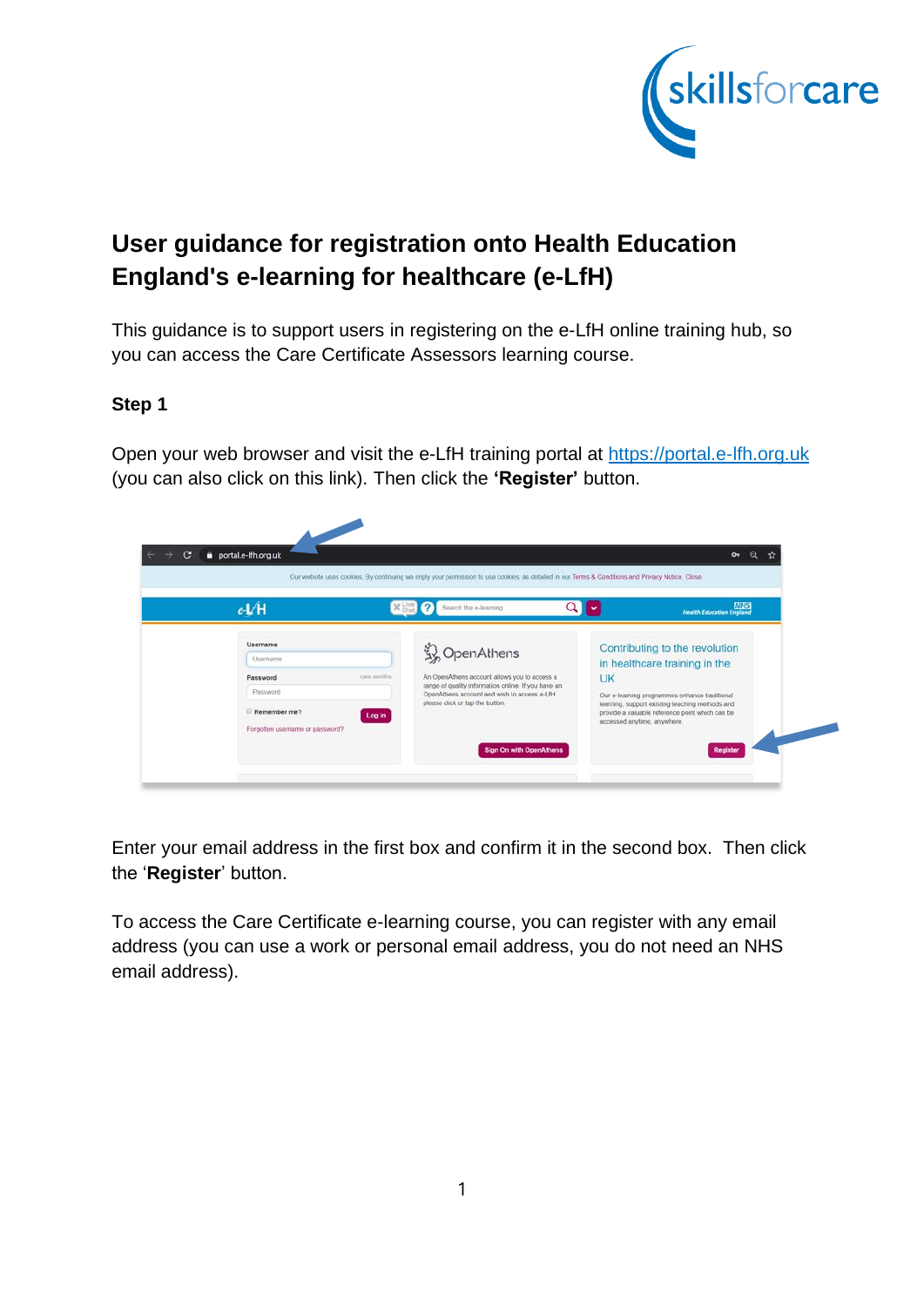| C<br>$\rightarrow$ | portal.e-lfh.org.uk/Register<br>eL/H  | $\times$ Live ?<br>Search the e-learning                                                                                                                                                                                                                                                                      | Q<br><b>NHS</b><br>Health Education England |
|--------------------|---------------------------------------|---------------------------------------------------------------------------------------------------------------------------------------------------------------------------------------------------------------------------------------------------------------------------------------------------------------|---------------------------------------------|
|                    |                                       |                                                                                                                                                                                                                                                                                                               | Home                                        |
|                    | Registration                          |                                                                                                                                                                                                                                                                                                               |                                             |
|                    |                                       |                                                                                                                                                                                                                                                                                                               |                                             |
|                    |                                       | Ideally you should provide a work email address so that your registration results in the most appropriate access to e-learning content<br>NOTE: If you choose to use a personal email address the available e-learning content should be sufficient for volunteers or for those registering for personal use. |                                             |
|                    | Work email address<br>carer@carer.org |                                                                                                                                                                                                                                                                                                               |                                             |
|                    | Confirm work email address            |                                                                                                                                                                                                                                                                                                               |                                             |
|                    | caren@carer.org                       |                                                                                                                                                                                                                                                                                                               |                                             |
|                    | Register                              |                                                                                                                                                                                                                                                                                                               |                                             |

#### **Step Two**

In the 'About You' section, select the option that best describes you.

Health Education England have advised that the easiest way for someone to register as an individual to the e-LfH Hub - is to select 'None of the above apply to me' on the registration page. You will still be able to access the portal and Care Certificate course through this option.

| c | <b>O portal.e-Ifh.org.uk/Register</b><br>eVH                                                                                                                                                                                                                                                                                                                                                                                       | $\times$ $\frac{1}{2}$ $\frac{1}{2}$ | Search the e-learning                                                                                                                                                                                                                             | Q<br>$\checkmark$ | Q<br><b>NHS</b><br><b>Health Education England</b> |
|---|------------------------------------------------------------------------------------------------------------------------------------------------------------------------------------------------------------------------------------------------------------------------------------------------------------------------------------------------------------------------------------------------------------------------------------|--------------------------------------|---------------------------------------------------------------------------------------------------------------------------------------------------------------------------------------------------------------------------------------------------|-------------------|----------------------------------------------------|
|   | Registration                                                                                                                                                                                                                                                                                                                                                                                                                       |                                      |                                                                                                                                                                                                                                                   |                   | Home                                               |
|   | About you<br>a I work in a Dental Practice or University<br>Dental School that provides NHS care<br>I am a care worker or hospice worker<br>I work within the Social Care Sector in<br>England and have a NMDS-SC registration<br>code<br>I am eligible for an OpenAthens account<br>I am a student or student tutor/supervisor<br>I am an active volunteer or I am interested in<br>volunteering<br>None of the above apply to me |                                      | Please select which applies to you in your current role:<br>lam an NHS Dental Performer<br>I am a Dental practitioner not on the Performers List<br>I work in a non-dental role at an NHS Dental Practice<br>I work in a University Dental School |                   |                                                    |

If registering through the above option move to **Step 4**.

If applicable you could register through 'I am a care worker or hospice worker' option. If you choose this route move to **Step 3**.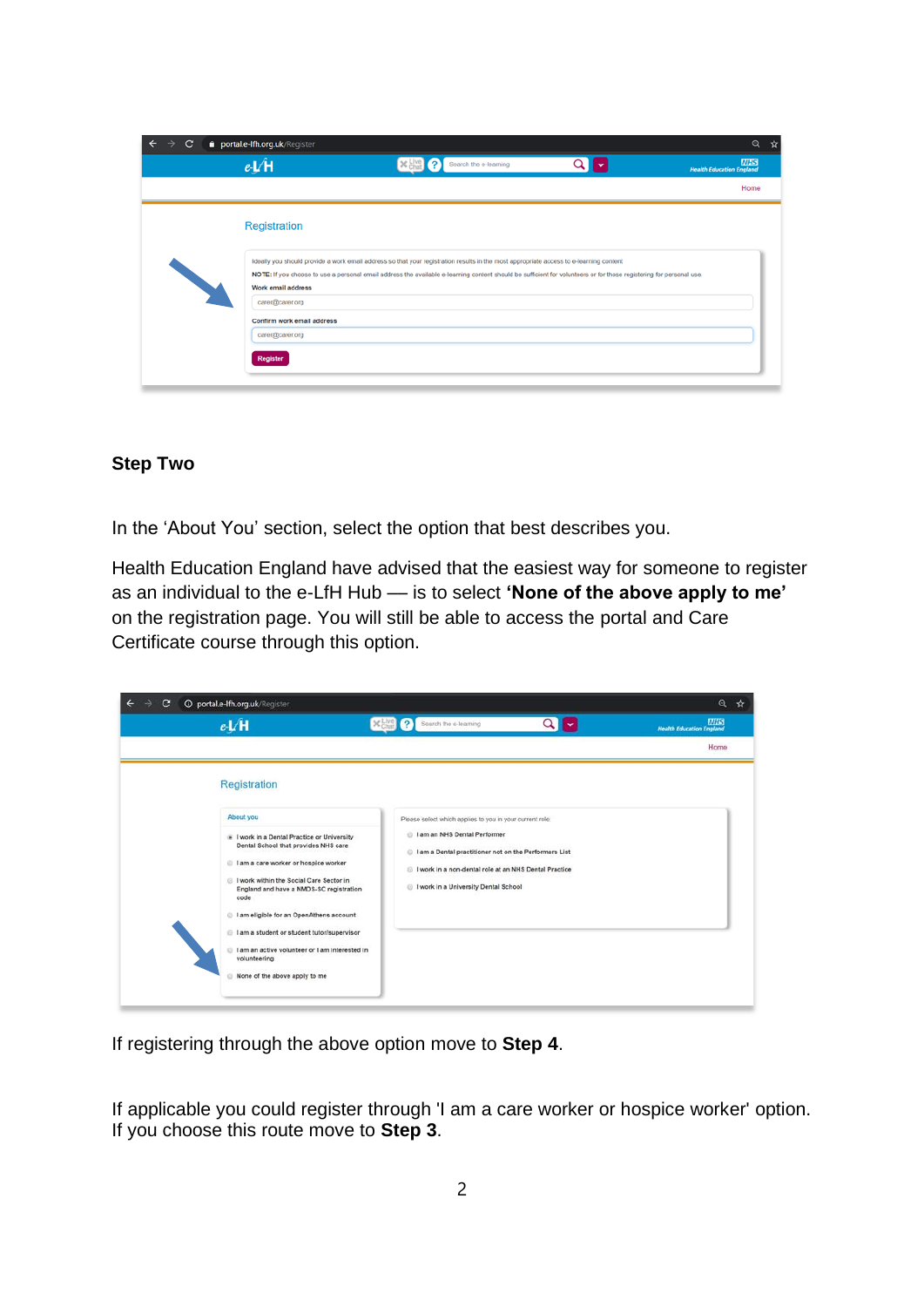## **Step 3**

■ Care home worker or hospice worker

You will need to provide your corresponding care home/hospice home name and registration code, and then click the '**Register**' button.

If you do not have a code, please email: support@e-lfh.org.uk.



# **Step 4**

 $\blacktriangle$ 

Input your information and role details then click '**Register**'.

| <b>Email address</b><br>caren@carer.org            | Secondary email address |              |
|----------------------------------------------------|-------------------------|--------------|
| First name                                         | Preferred name          |              |
| Name                                               |                         |              |
| Last name                                          | Country                 |              |
| Surname                                            | England                 | $\mathbf{v}$ |
|                                                    | Region                  |              |
|                                                    | London                  | ۰            |
| <b>Your Current Role</b><br>Job Role (Staff Group) |                         |              |
| Carer (Family and Friends)                         |                         | ×            |
| <b>Organisation Name</b>                           |                         |              |
|                                                    |                         |              |
|                                                    |                         |              |

### **Step 5**

You will receive email confirmation following your registration which will provide details of your username, a web link to set your password, and details for support.